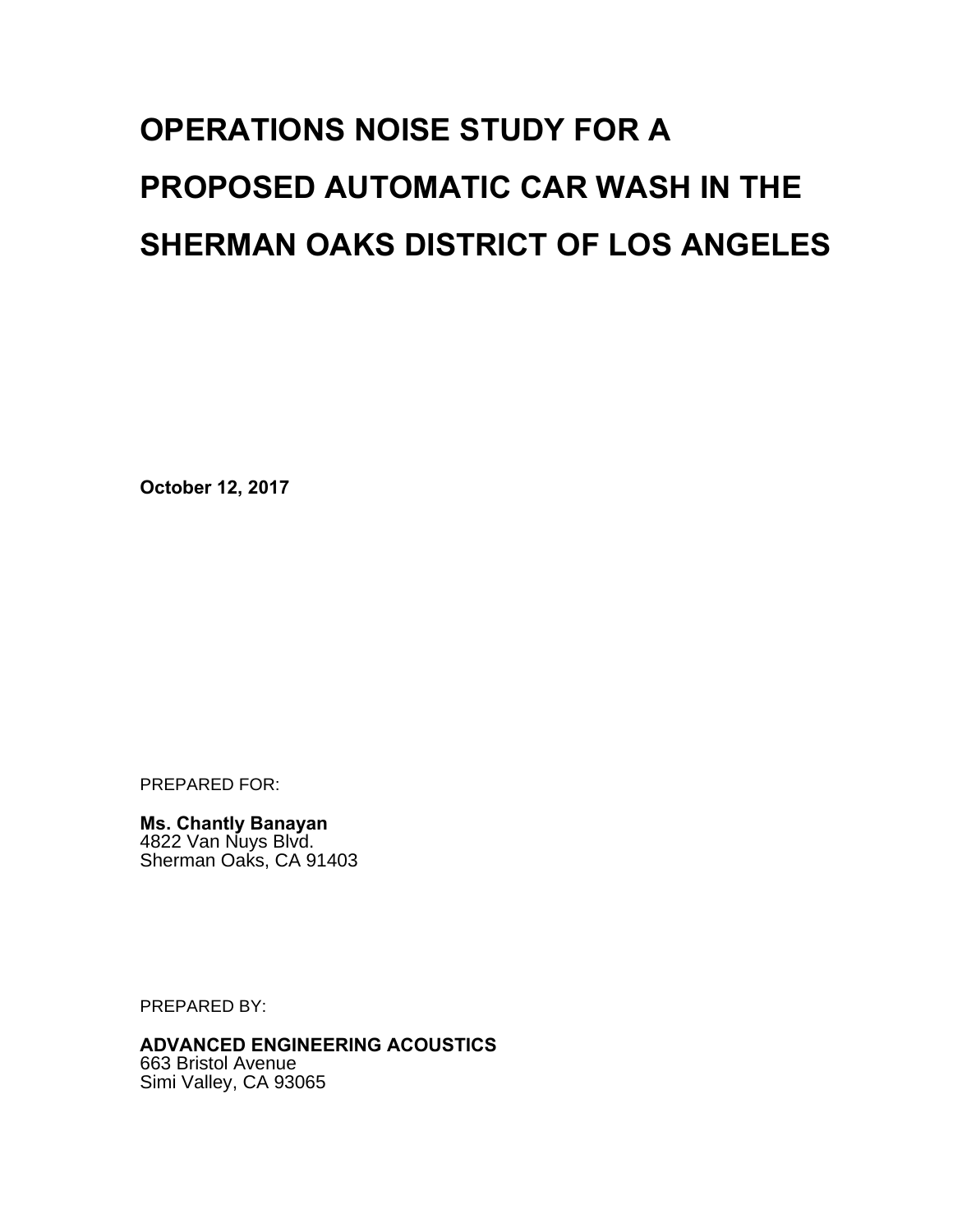#### **1. Introduction**

At the request of Mr. Jian Keredian amd Ms. Chantly Banayan, and in compliance with requirements of the City of Los Angeles (City), a noise study has been conducted by Advanced Engineering Acoustics (AEA). They are planning to build a new Automatic Car Wash east of and adjacent to an existing gas station at 4822 Van Nuys Blvd., on the northeast corner of Van Nuys Blvd. and Riverside Drive, in Sherman Oaks (see Figure 1). An alley is east of the project site with single and multi-family residences beyond the alley. This report provides the projected noise from the operation of the proposed car wash and the potential noise impacts to nearby businesses and residences.

In order to document the level of potential noise from the car wash operations, AEA has reviewed noise measurements of operating sound levels at existing car wash facilities as well as vendor equipment information, with and without noise abatement. AEA also has measured the ambient noise 35 feet north-northwest of the tunnel exit centerline (see Figure 2).



**Figure 1. Project Vicinity Map** 

### **2. Sound Fundamentals**

Physically, sound pressure magnitude is measured and quantified in terms of the decibel (dB), which is associated with a logarithmic scale based on the ratio of a measured sound pressure to the reference sound pressure of 20 micropascal (20  $\mu$ Pa = 20 x 10<sup>-6</sup> N/m<sup>2</sup>). However, the decibel system can be very confusing. For example, doubling or halving the number of sources of equal noise output (a 2-fold change in acoustic *energy*) changes the noise level at the receptor by only 3 dB, which is a barely perceptible sound change for humans. While doubling or halving the sound *loudness* at the receptor results from a 10 dB change and also represents a 10-fold change in the acoustic *energy*.

The human hearing system is not equally sensitive to sound at all frequencies. Because of this variability, a frequency-dependent adjustment called "A-weighting" has been devised so that sound may be measured in a manner similar to the way the human hearing system responds. The A-weighted sound level is abbreviated "dBA". Figure 2 gives typical A-weighted sound levels for various noise sources and the typical responses of people to these levels.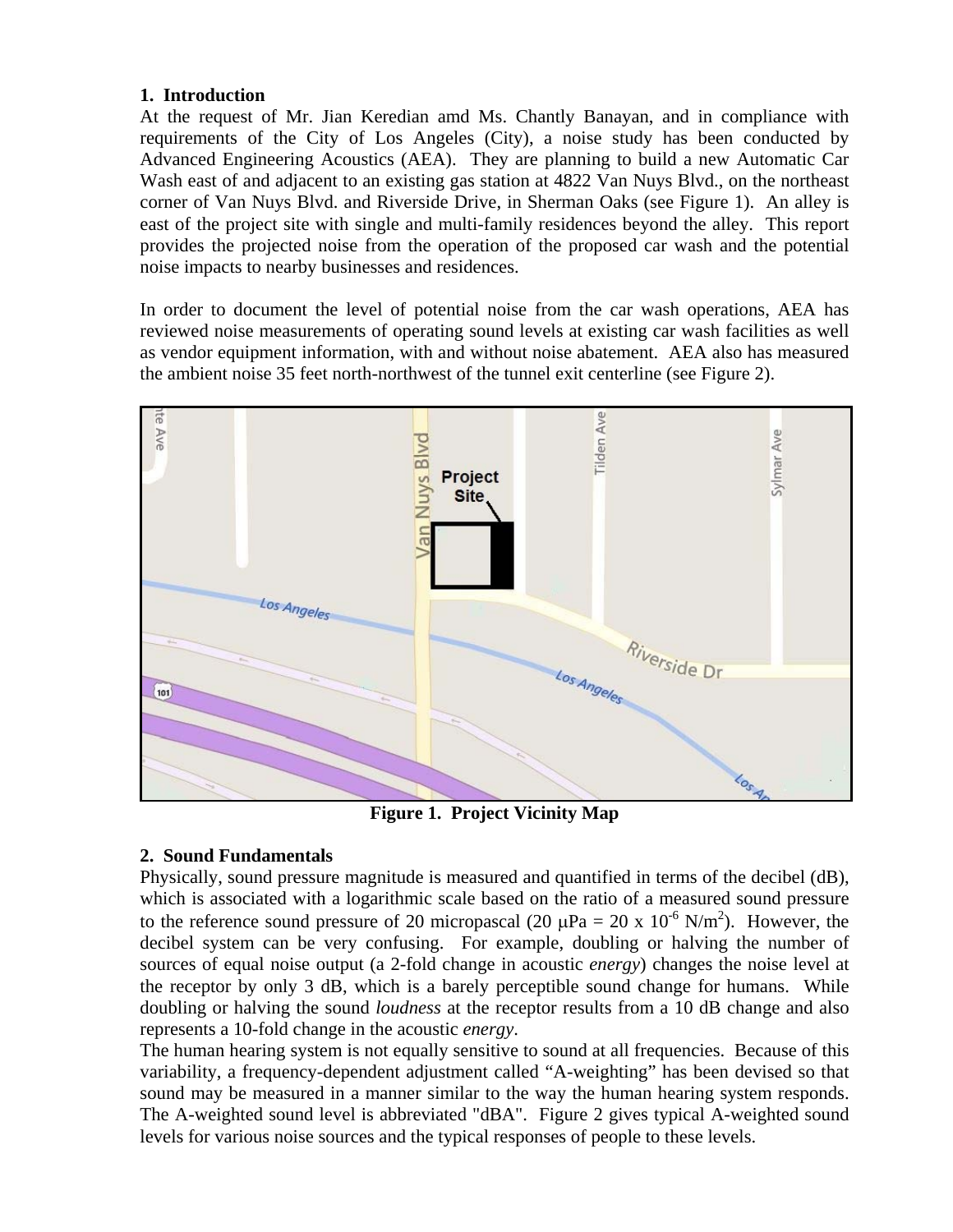

**Figure 2. Aerial View of Proposed Car Wash Vicinity** 

#### **3. City Noise Standards**

The City has established exterior noise criteria for drive-through car wash operations. Los Angeles Municipal Code ("LAMC") Section 12.22 A.28 provides that a car wash must maintain noise levels below the levels provided in Table II in LAMC Section 111.03. Table II specifies presumed A-weighted noise levels (dBA) for day and night based on the property's zoning. These sections are included in Appendix A. The noise limit for the Project Site's C1.5-1VL-RIO zone is 60 dBA during daytime hours and 55 dBA at night. The adjacent residential properties are zone R1 and RD1.5, which makes their daytime car wash noise limit 50 dBA and 45 dBA at night.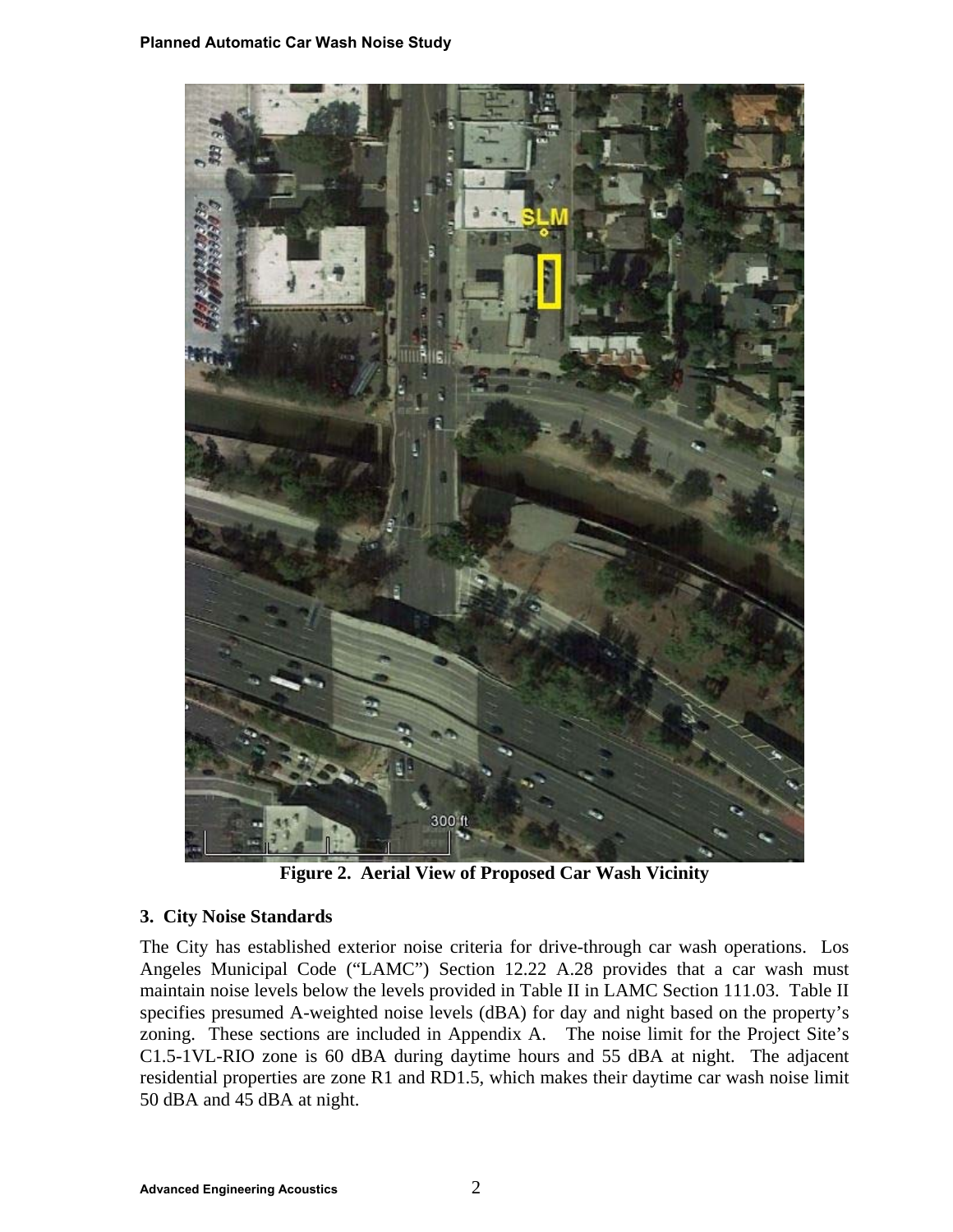#### **4. Ambient Noise Monitoring Equipment and Locations**

In monitoring the existing ambient noise between the residential homes and the proposed car wash entrance, AEA used a Larson-Davis Model 820 Type 1 Integrating Sound Meter. The sound meter was calibrated according to the manufacturer's instructions just prior to making the ambient noise measurements. The ambient noise monitoring position was 35 feet NNW of the proposed tunnel exit and 90 feet south-southeast of the proposed car wash tunnel entrance, as shown in Figures 2 and 3. There is currently a masonry property line wall east of the proposed car wash, which the City requires to be removed for the project.

#### **5. Ambient Noise Measurements and Results**

Ambient noise was monitored over an 83 interval monitoring period beginning at about 4 p.m. The results for the existing site ambient noise measurements are given in Table 1. Traffic on Van Nuys Blvd. and Riverside Dr. was quite busy during the noise measurement period.

|           | Table 1. Ambient Noise Monitoring Results 35-ft NNW of Proposed Tunnel Exit (SLM) |          |      |      |               |      |      |      |      |      |
|-----------|-----------------------------------------------------------------------------------|----------|------|------|---------------|------|------|------|------|------|
| Date      | ™e                                                                                | Duration | Lea  | LMax | L1.67   L8.33 |      | L25  | L50  | L90  | LMin |
| 16-Sep-17 | 16:08                                                                             | 83.0     | 61.4 | 82.6 | 69.1          | 64.8 | 61.5 | 59.3 | 57.0 | 50.9 |

**Table 1. Ambient Noise Monitoring Results 35-ft NNW of Proposed Tunnel Exit (SLM)** 

The hourly ambient noise measurement results include the energy equivalent or average sound level (Leq), the instantaneous minimum sound level (Lmin) and the instantaneous maximum sound level (Lmax). In addition, the noise measurement results include the percentile or exceedance levels. An L1.67 exceedance level is the sound level that is exceeded for 1.67% of the time (for example, about 30 seconds in a half-hour or 1 minute in an hour). The L8.33 exceedance level is the sound level that is exceeded for 8.33% of the time (for example, about 5 minutes in an hour). L25, L50 and L90 are the sound levels that are exceeded for their respective percentages of the time and would represent exceedance levels of 15 minutes, 30 minutes and 54 minutes per hour, respectively. All noise level data herein are referenced to 20 micropascal (20  $\mu$ Pa = 0.0002 dynes/sq.cm) and are A-weighted sound levels (dBA).

#### **6. Car Wash Equipment and Unabated Operations Noise**

The Applicant proposes to install a Autec<sup>™</sup> car washing system with dryer/blowers inside the exit end of the tunnel. Maximum through-put of this automatic washing system is 30 vehicles per hour, thus one vehicle every 2 minutes. Figure 3 shows the proposed layout of the automatic car wash and the location of the sound meter that measured the ambient noise near the planned exit position. Based on the manufacturer's measured noise data and noise measurements at many other car washes, the unabated car wash noise layout for this proposed system is given in Figure 4.

The latest published unabated and abated noise data from the Autec™ manufacturer are in Appendix B and show the unabated and abated car wash drying equipment noise out along a tunnel exit center line. These noise data are for the Premier Plastic Blower Housing and do not apply for the aluminum blower housing. For the planned automatic car wash, the unabated noise would be 82.8 dBA ten (10) feet out from the tunnel entrance and 89 dBA ten feet out from the tunnel exit. Equipment noise coming out the tunnel openings will spread in all directions, diminishing in intensity with distance and by tunnel entrance and exit wall shielding. Therefore, the unabated car wash noise would be 71.0 dBA at ten (10) feet 90 degrees east of the tunnel entrance and 77.7 dBA at ten (10) feet 90 degrees east of the tunnel exit. Therefore, the unabated car wash noise would be 62.9 dBA on the nearest residential lot from the tunnel entrance and 70.0 dBA on the nearest residential lot from the tunnel exit. The unabated car wash noise would not comply with the City car wash noise ordinance. Noise abatement is therefore necessary.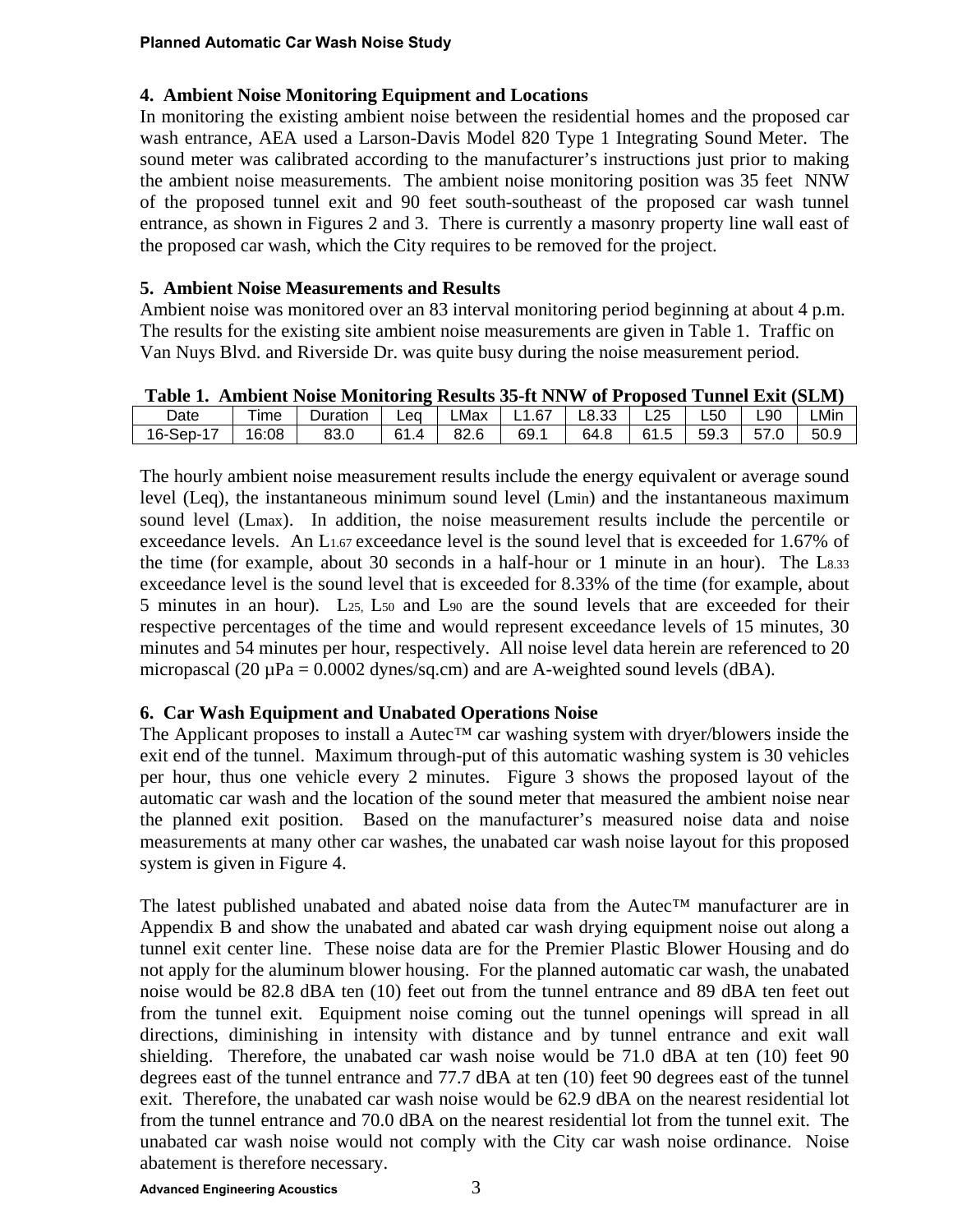

**Figure 3. Proposed Car Wash Layout and Ambient Noise Meter Location** 

#### **7. Proposed Car Wash Dryer Noise Reduction and Abated Operations Noise**

The Applicant proposes to include several features to reduce noise of the proposed car wash. The car wash manufacturer's noise data sheets in Appendices B indicate the possible noise reduction associated with the dryer/blowers and the car wash tunnel, as follows:

- Plan for quick-opening tunnel doors at the entrance and exit to further reduce the dryer noise outside the tunnel. The tunnel doors would remain closed until the blower drying cycle was finished for each vehicle. After the blower stops, the doors would open for the vehicles to exit and enter the tunnel.
- In addition, the installation of full cover surrounds or silencer cones per dryer would further reduce noise by another 5 dBA on average.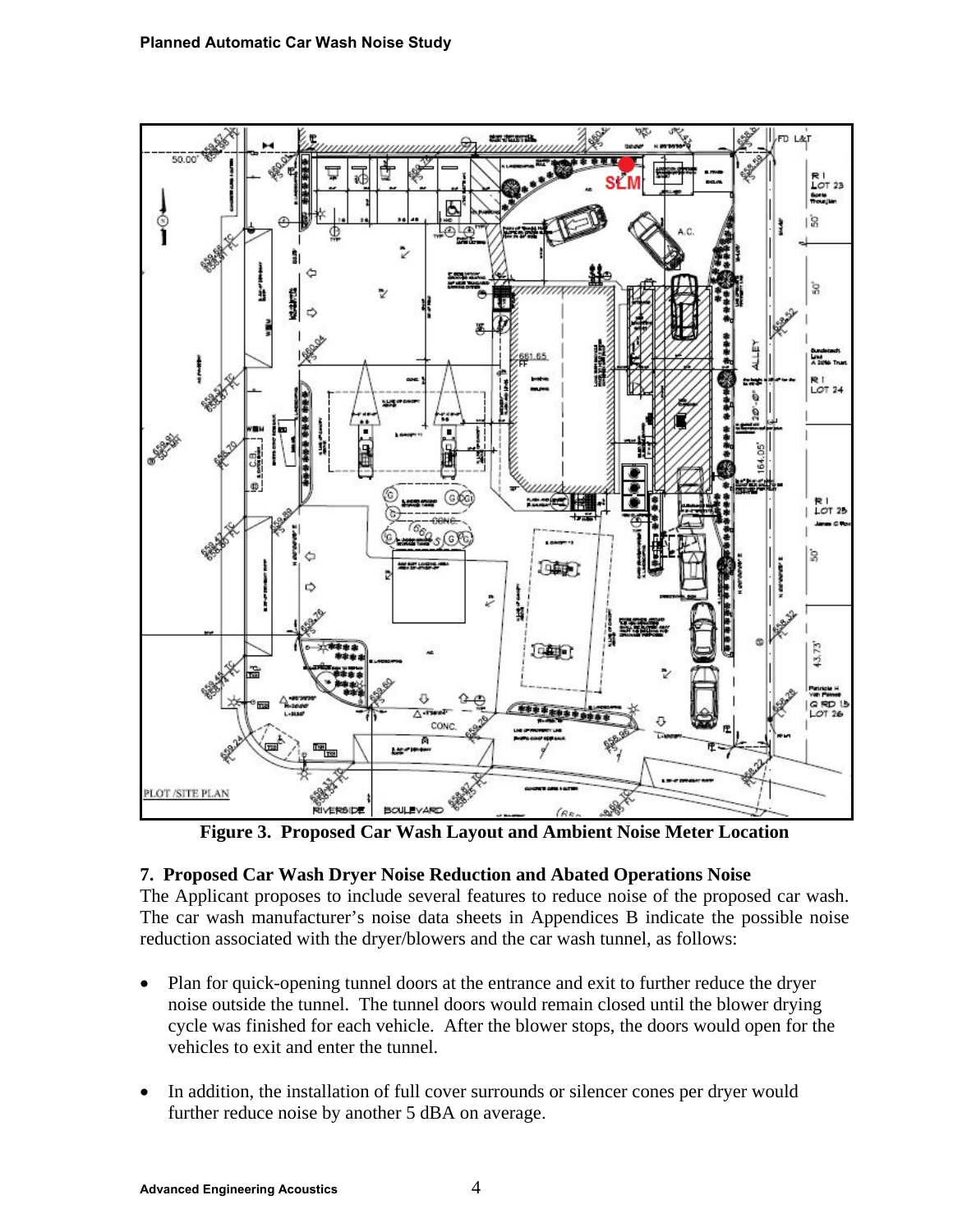#### **Planned Automatic Car Wash Noise Study**

Manufacturer's noise data with doors closed are given in Appendix B and the resulting abated noise layout is shown in Figure 5.



**Figure 4. Measured and Calculated Unabated Car Wash Noise** 

#### **8. Mechanics of Car Wash Tunnel Doors Noise Reduction Option**

Table 5 summarizes these noise reduction results when the Applicant's proposed noise reduction features are included. As shown in Table 5, with the dryer muffler, muffler cover plate and VFD features, the car wash noise level will be reduced to 56 dBA at the entrance and 58 dBA at the exit, both of which are below the daytime noise level of 60 dBA given in LAMC Section 111.03 Table II for C4 zone. When the polycarbonate tunnel doors are added to these features, the car wash noise level will be further reduced by 9 dBA to 47 dBA at the entrance and 49 dBA at the exit, both of which are below the daytime and nighttime noise limits of 60 and 55 dBA, respectively, given in LAMC Section 111.03 Table II for C4 zone.

The proposed project is adjacent to an existing masonry property line wall. The existing property line wall could be raised to 8 feet above local ground level along the property line. This would provide an additional 4 dBA car wash noise reduction at the nearest residence façade and lot.

**Advanced Engineering Acoustics** 5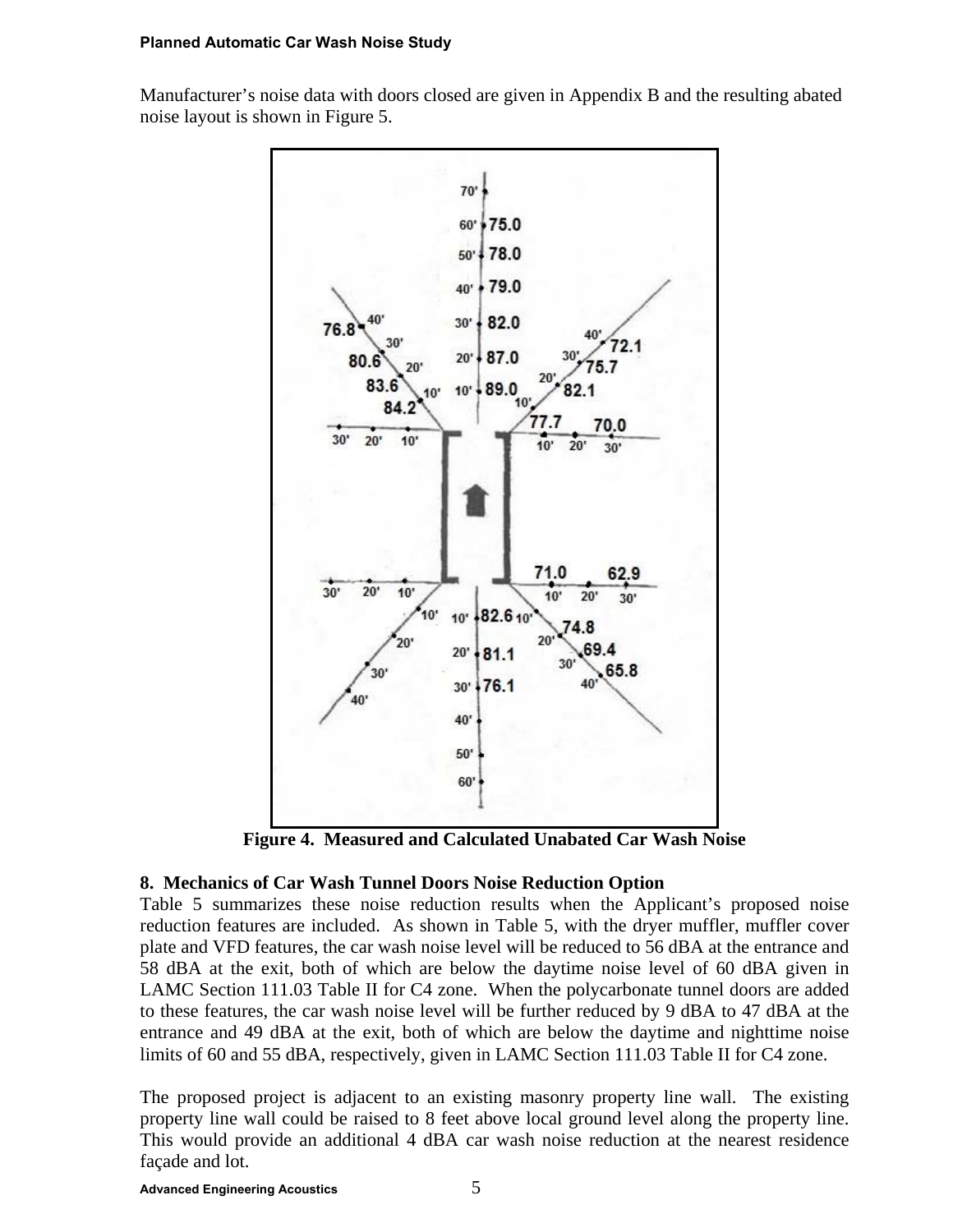

**Figure 5. Calculated Aabated Car Wash Noise** 

| Table of that wasn't equipment tolde chabated and troated<br><b>LOCATION</b> | <b>dBA AT DISTANCE FROM DOOR OPENING</b> |                    |              |             |              |
|------------------------------------------------------------------------------|------------------------------------------|--------------------|--------------|-------------|--------------|
|                                                                              | <b>NR</b>                                | 10 Feet, $0^\circ$ | 10 Feet, 90° | 30 Feet, 0° | 30 Feet, 90° |
| <b>ENTRANCE NOISE UNABATED</b>                                               |                                          | 82.6               | 71.0         | 76.1        | 62.9         |
| <b>With Entrance Door Closed</b>                                             | $-13$ dB                                 | 69.6               | 55.0         | 62.1        | 48.9         |
| + CONE MUFFLER + FULL COVER                                                  | $-5 dB$                                  | 64.6               | 50.0         | 57.1        | 43.9         |
| <b>Residential P/L Wall (6 ft)</b>                                           | $-5 dB$                                  | n/a                | n/a          | 52.1        | 38.9         |
|                                                                              |                                          |                    |              |             |              |
| <b>EXIT NOISE UNABATED</b>                                                   |                                          | 89.0               | 65.2         | 64.0        | 52.7         |
| <b>With Exit Door Closed</b>                                                 | $-13$ dB                                 | 76.0               | 64.7         | 70.0        | 55.7         |
| + CONE MUFFLER + FULL COVER                                                  | $-5 dB$                                  | 71.0               | 59.7         | 65.0        | 50.7         |
| <b>Residential P/L Wall (6 ft)</b>                                           | $-5 dB$                                  | n/a                | n/a          | 60.0        | 45.7         |

|  |  |  |  |  | Table 5. Car Wash Equipment Noise Unabated and Abated |
|--|--|--|--|--|-------------------------------------------------------|
|--|--|--|--|--|-------------------------------------------------------|

**Advanced Engineering Acoustics** 6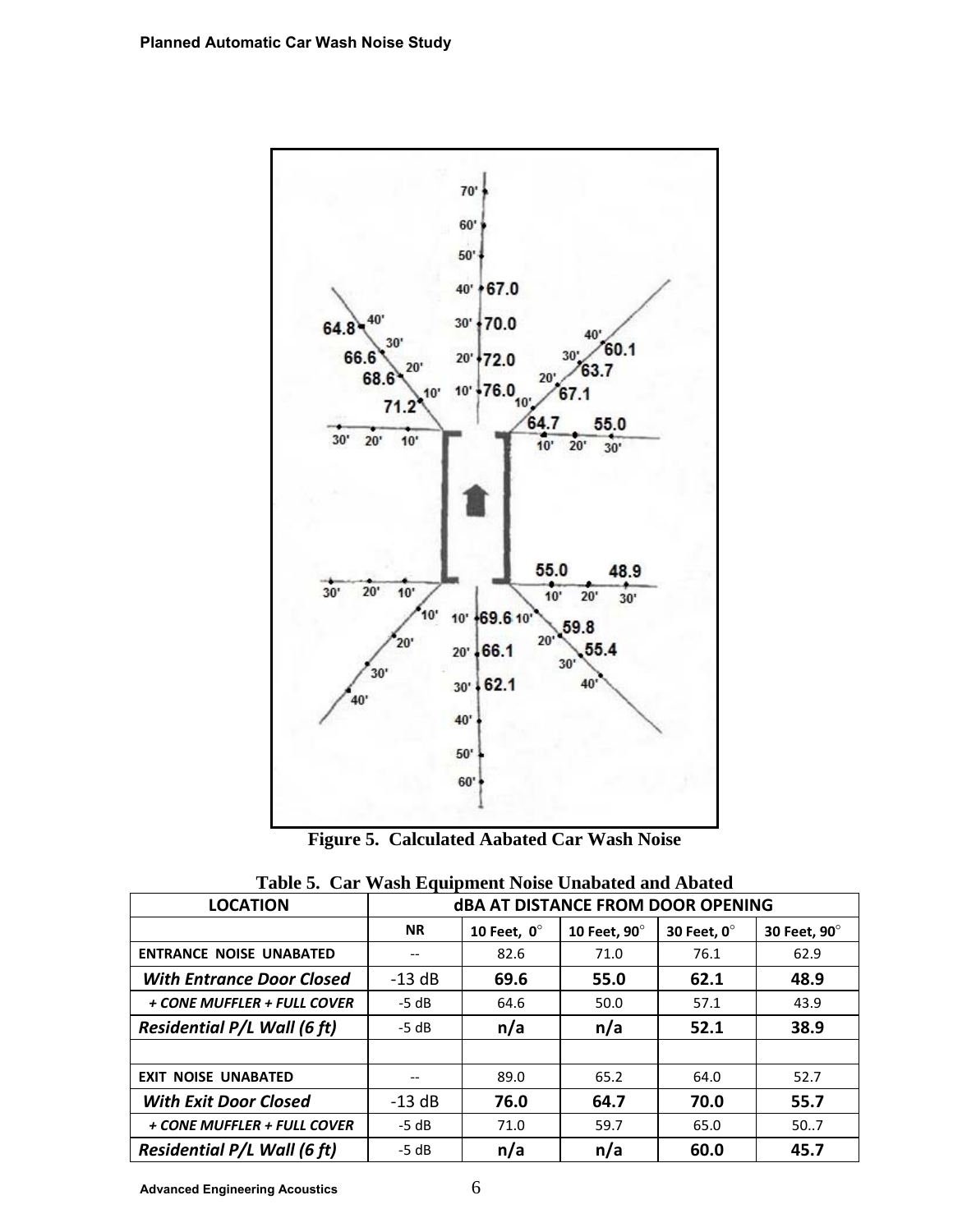#### **9. Conclusion**

Based on the noise reduction data provided by the car wash and tunnel door vendors, the project noise study finds that with the noise reduction features they offer, the car wash operation noise would be below the car wash noise standard specified in the LAMC. By choosing to utilize the polycarbonate tunnel doors as well as the other noise attenuation features, the Applicant will reduce car wash noise levels well below the City car wash code noise limits both during the day and at night.

The Applicant's proposed car wash will comply with the LAMC noise levels on the nearest residential properties. Locations farther away would experience further reductions in noise levels. In addition, actual ambient noise in the proposed car wash vicinity currently exceeds the proposed car wash operation noise without the noise reduction features proposed by the Applicant. When the noise attenuation features are added, as proposed, the car wash operation noise will be further below the existing ambient noise. However, the car wash noise would likely be audible, even when buried in the existing ambient noise. Thus, we certify that for the proposed car wash, with the noise reduction features, no significant noise impacts are predicted and no violations of the City noise standards would occur due to the Applicant's proposed car wash operation.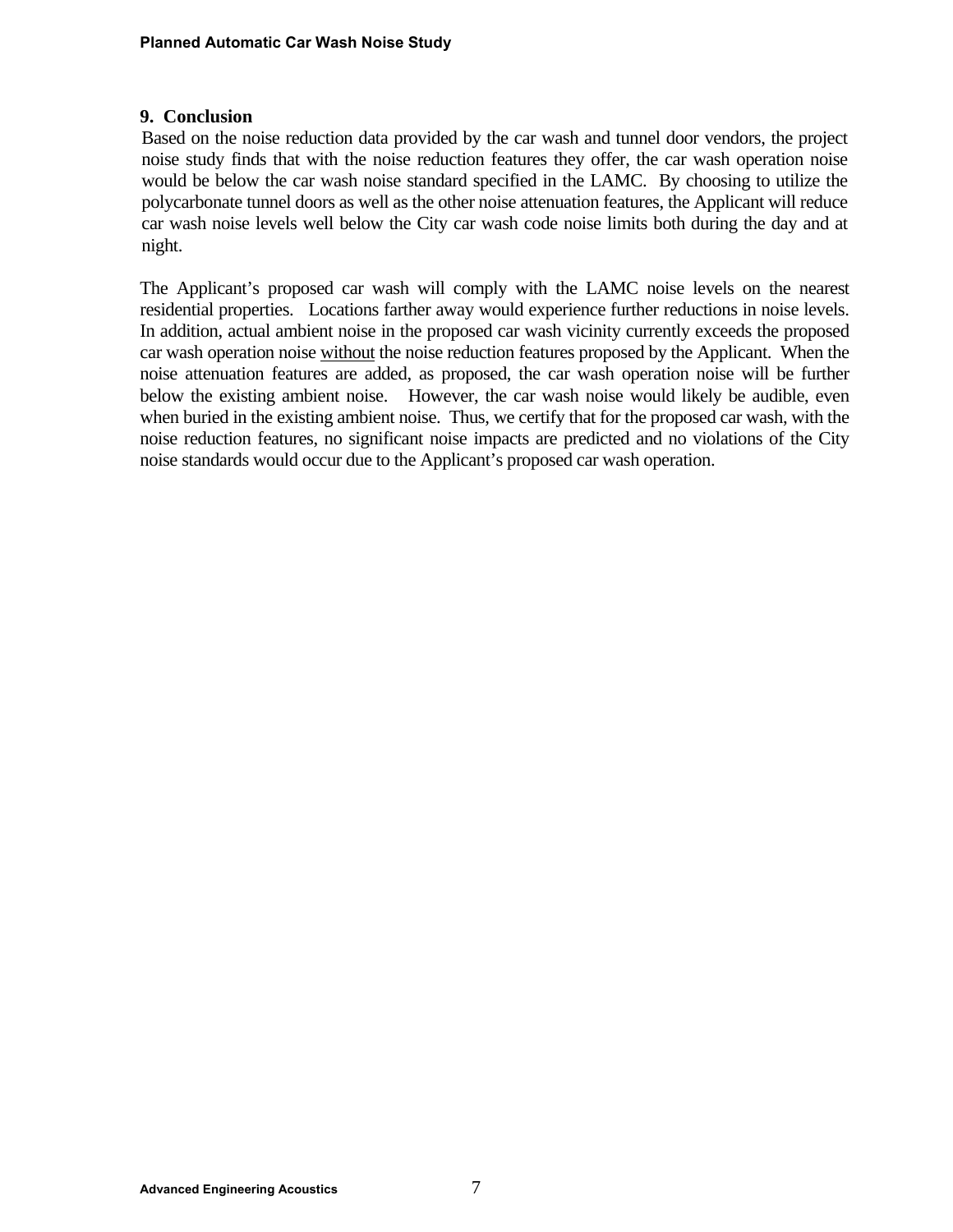# **A P P E N D I X A**

# *CHAPTER IX*

#### *ARTICLE 1*

#### *GENERAL PROVISIONS*

#### *SEC. 111.03. MINIMUM AMBIENT NOISE LEVEL.*

#### *(Amended by Ord. No. 156,363, Eff. 3/29/82.)*

*Where the ambient noise level is less than the presumed ambient noise level designated in this section, the presumed ambient noise level in this section shall be deemed to be the minimum ambient noise level for purposes of this chapter.* 

|                                  | <b>PRESUMED AMBIENT</b><br><b>NOISE LEVEL</b> $(dB(A))$ |              |  |
|----------------------------------|---------------------------------------------------------|--------------|--|
| <b>ZONE</b>                      | DA Y                                                    | <b>NIGHT</b> |  |
| A1, A2, RA, RE, RS, RD, RW1,     | 50                                                      | 40           |  |
| RW2, R1, R2, R3, R4, and R5      |                                                         |              |  |
| P, PB, CR, C1, C1.5, C2, C4, C5, | 60                                                      | 55           |  |
| and CM                           |                                                         |              |  |
| M1, MR1, and MR2                 | 60                                                      | 55           |  |
| $M2$ and $M3$                    | 65                                                      | 65           |  |

*\_\_\_\_\_\_\_\_\_\_\_\_\_\_\_\_\_\_\_\_\_\_\_\_\_\_\_\_\_\_\_\_\_\_\_\_\_\_\_\_\_\_\_\_\_\_\_\_\_\_\_\_\_\_\_\_\_\_\_\_\_\_\_\_\_\_\_\_\_\_\_\_\_\_\_* 

*TABLE II SOUND LEVEL "A" DECIBELS* 

*(In this chart, daytime levels are to be used from 7:00 a.m. to 10:00 p.m. and nighttime levels from 10:00 p.m. to 7:00 a.m.)*

## *Los Angeles Municipal Code 12.22 A.28*

*28. Automotive Use. (Added by Ord. No. 178,382, Eff. 3/24/07.) In the C2 or less restrictive zones, a new automotive use, change of use or addition of floor area to an existing automotive use may be established without first obtaining an approval pursuant to Section 12.24 W.4. of this Code if the development standards set forth in Paragraph (a) and the operating conditions set forth in Paragraph (b) of this subdivision are met. Notwithstanding the above, new automobile dealership franchises, and their associated activities, are exempt from the requirements of this subdivision.*

#### *(b) Operating Conditions.*

*…* 

*…* 

- *(13) Any automotive laundry or wash rack, in which power driven or steam cleaning machinery is used, shall maintain noise levels below the levels provided in Table II of Section 111.03 of this Code. The comparison between the noise emanating from the automotive laundry or wash rack and from Table II shall be made in the manner set forth in Section 111.02(a) of this Code.*
- *…*

 *(18) Covenant. Prior to the issuance of a building permit or land use permit, the owner of the lot or lots shall execute and record a covenant and agreement in a*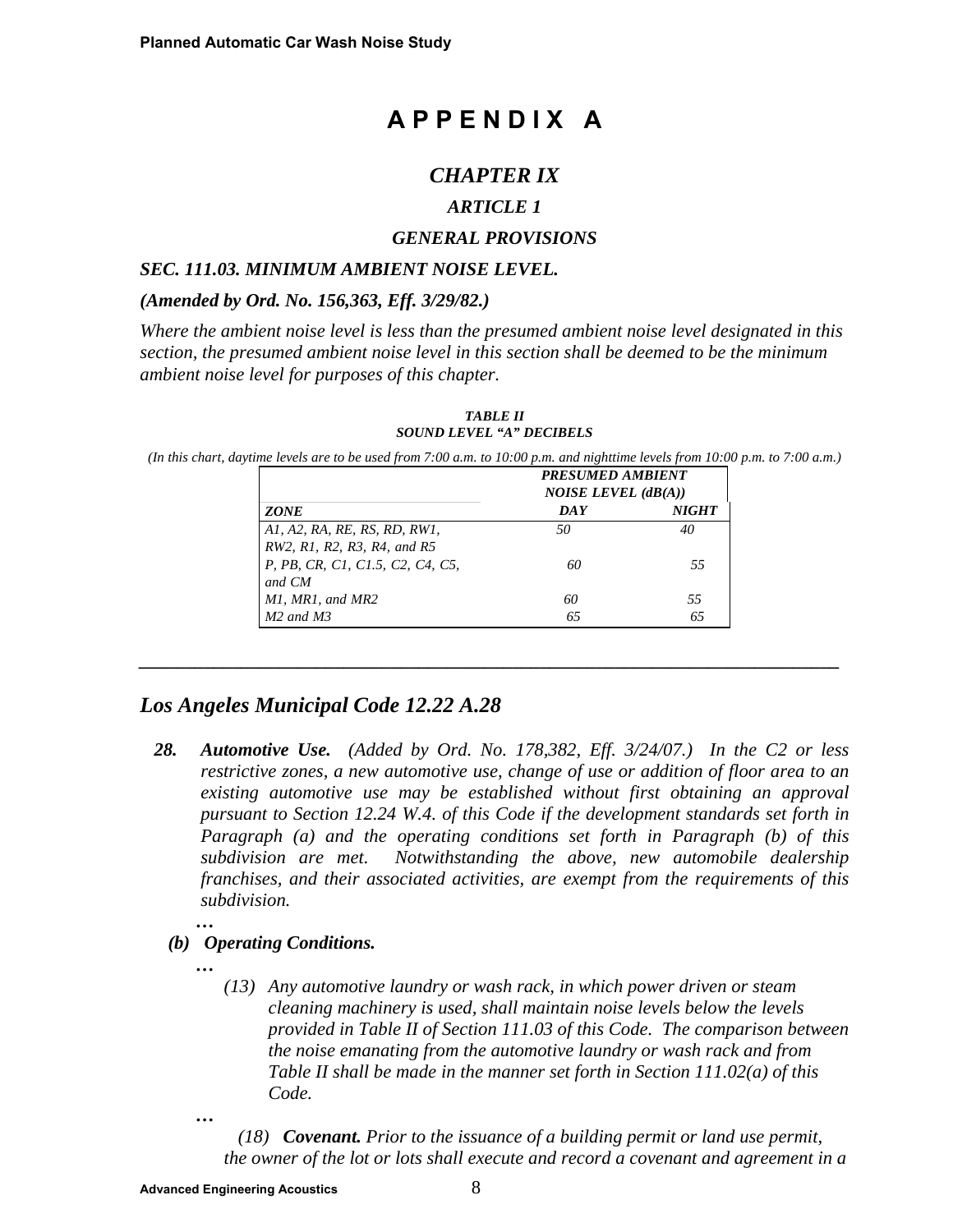*form satisfactory to the Director of Planning, acknowledging that the owner shall*  implement each of the conditions set forth in this paragraph, and shall not permit *the establishment of any uses enumerated in Section 12.24 W.4. of this Code without first obtaining a conditional use approval. The covenant and agreement shall run with the land and be binding upon the owners, and any assignees, lessees, heirs, and successors of the owners. The City's right to enforce the covenant and agreement is in addition to any other remedy provided by law.*